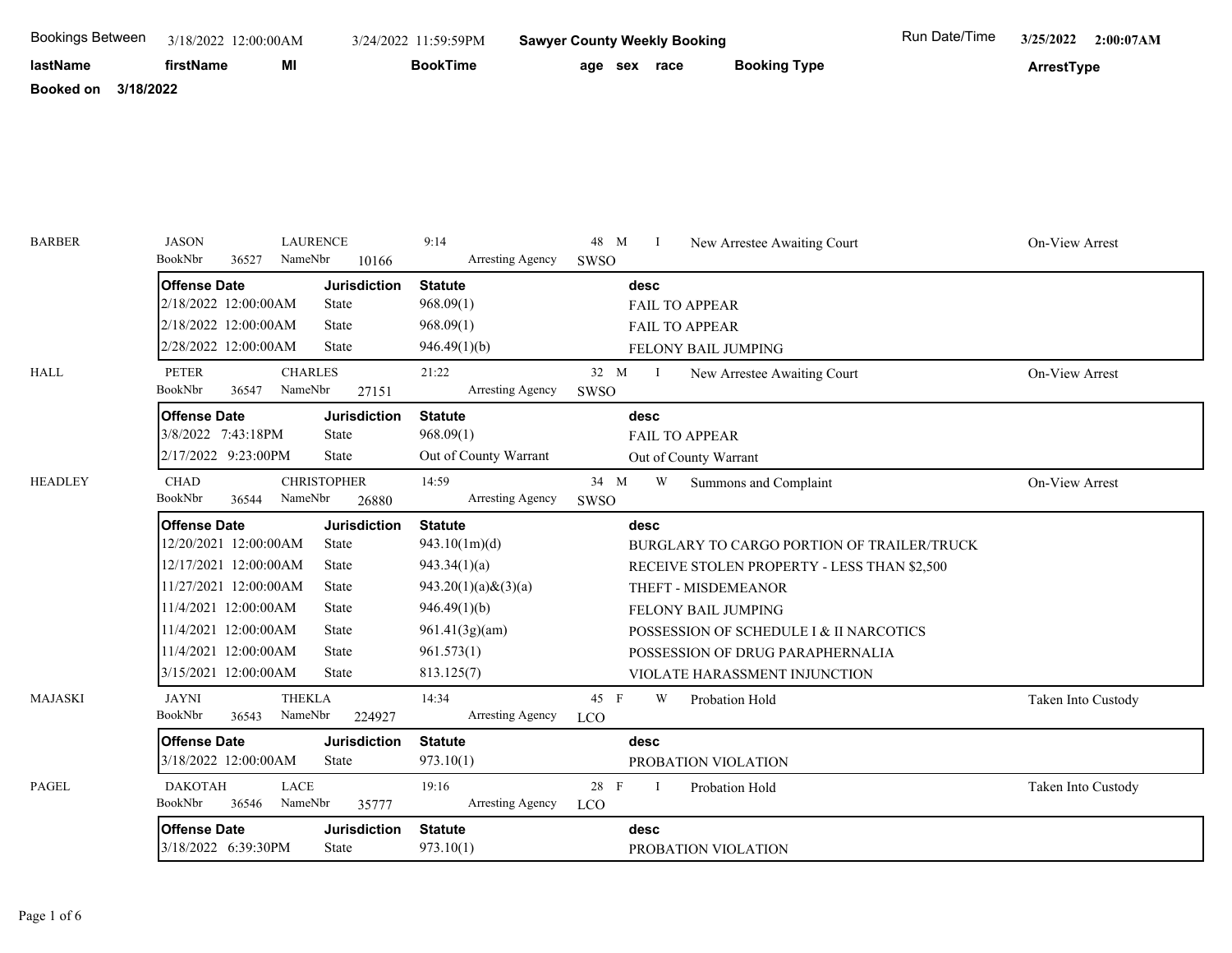| <b>Bookings Between</b>       | 3/18/2022 12:00:00AM                        |                                     | 3/24/2022 11:59:59PM        | <b>Sawyer County Weekly Booking</b>                    | Run Date/Time<br>3/25/2022<br>2:00:07AM |
|-------------------------------|---------------------------------------------|-------------------------------------|-----------------------------|--------------------------------------------------------|-----------------------------------------|
| lastName                      | firstName                                   | MI                                  | <b>BookTime</b>             | <b>Booking Type</b><br>age sex race                    | ArrestType                              |
|                               |                                             |                                     |                             |                                                        |                                         |
|                               |                                             |                                     |                             |                                                        |                                         |
| <b>TURNER</b>                 | <b>MARK</b><br>BookNbr<br>36526             | <b>ALAN</b><br>NameNbr<br>67599     | 4:11<br>Arresting Agency    | 72 M<br>U<br>BAC over .04%<br>SWSO                     | Taken Into Custody                      |
|                               | <b>Offense Date</b>                         | <b>Jurisdiction</b>                 | <b>Statute</b>              | desc                                                   |                                         |
|                               | 3/18/2022 2:00:24AM                         | State                               | 346.63(1)(a)                | OPERATING WHILE UNDER THE INFLUENCE                    |                                         |
|                               | 3/18/2022 2:00:24AM                         | <b>State</b>                        | 346.63(1)(b)                | OPERATING W/PAC                                        |                                         |
| <b>WILBER</b>                 | <b>MINDI</b>                                | <b>LYNN</b>                         | 15:37                       | 39 F<br>$\mathbf{I}$<br>Cash Bond                      | Taken Into Custody                      |
|                               | BookNbr<br>36545                            | NameNbr<br>8388                     | Arresting Agency            | SWSO                                                   |                                         |
|                               | <b>Offense Date</b>                         | <b>Jurisdiction</b>                 | <b>Statute</b>              | desc                                                   |                                         |
|                               | 3/8/2022 12:00:00AM                         | <b>State</b>                        | 946.49(1)(b)                | FELONY BAIL JUMPING                                    |                                         |
|                               | Total 3/18/2022                             | 41                                  |                             |                                                        |                                         |
| <b>Booked on</b><br>3/19/2022 |                                             |                                     |                             |                                                        |                                         |
| <b>BEAULIEU</b>               | <b>JACOB</b><br>BookNbr                     | <b>LOUIS</b><br>NameNbr             | 20:31                       | 30 M<br>$\mathbf{I}$<br>New Arrestee Awaiting Court    | Taken Into Custody                      |
|                               | 36549                                       | 45701                               | Arresting Agency            | <b>LCO</b>                                             |                                         |
|                               | <b>Offense Date</b><br>3/19/2022 8:00:00PM  | <b>Jurisdiction</b><br>State        | <b>Statute</b><br>947.01(1) | desc                                                   |                                         |
|                               |                                             |                                     |                             | DISORDERLY CONDUCT                                     |                                         |
| <b>GRAMBERG</b>               | <b>TARA</b><br>BookNbr<br>36548             | <b>RENEE</b><br>NameNbr<br>49795    | 19:37<br>Arresting Agency   | 23 F<br>W<br>New Arrestee Awaiting Court<br><b>HPD</b> | Taken Into Custody                      |
|                               | <b>Offense Date</b>                         | <b>Jurisdiction</b>                 | <b>Statute</b>              | desc                                                   |                                         |
|                               | 3/19/2022 7:01:26PM                         | State                               | 968.075                     | DOMESTIC ABUSE ENHANCER                                |                                         |
|                               | 3/19/2022 7:01:26PM                         | <b>State</b>                        | 947.01(1)                   | DISORDERLY CONDUCT                                     |                                         |
|                               | Total 3/19/2022                             | $\overline{7}$                      |                             |                                                        |                                         |
| <b>Booked on</b><br>3/21/2022 |                                             |                                     |                             |                                                        |                                         |
| <b>HARDER</b>                 | <b>THOMAS</b>                               | <b>ARDEN</b>                        | 0:06                        | 64 M<br>W<br>Cash Bond                                 | Taken Into Custody                      |
|                               | BookNbr<br>36550                            | NameNbr<br>32091                    | Arresting Agency            | SWSO                                                   |                                         |
|                               | <b>Offense Date</b><br>3/20/2022 10:13:38PM | <b>Jurisdiction</b><br><b>State</b> | <b>Statute</b><br>947.01(1) | desc<br>DISORDERLY CONDUCT                             |                                         |
|                               | 3/20/2022 10:13:38PM                        | <b>State</b>                        | 961.573(1)                  | POSSESSION OF DRUG PARAPHERNALIA                       |                                         |
|                               | 3/20/2022 10:13:38PM                        | State                               | 946.49(1)(b)                | FELONY BAIL JUMPING                                    |                                         |
| <b>MERRITT</b>                | <b>MATTHEW</b><br>BookNbr<br>36552          | <b>MARK</b><br>NameNbr<br>4610      | 9:39<br>Arresting Agency    | 55 M<br>W<br>Probation Hold<br>SWSO                    | <b>On-View Arrest</b>                   |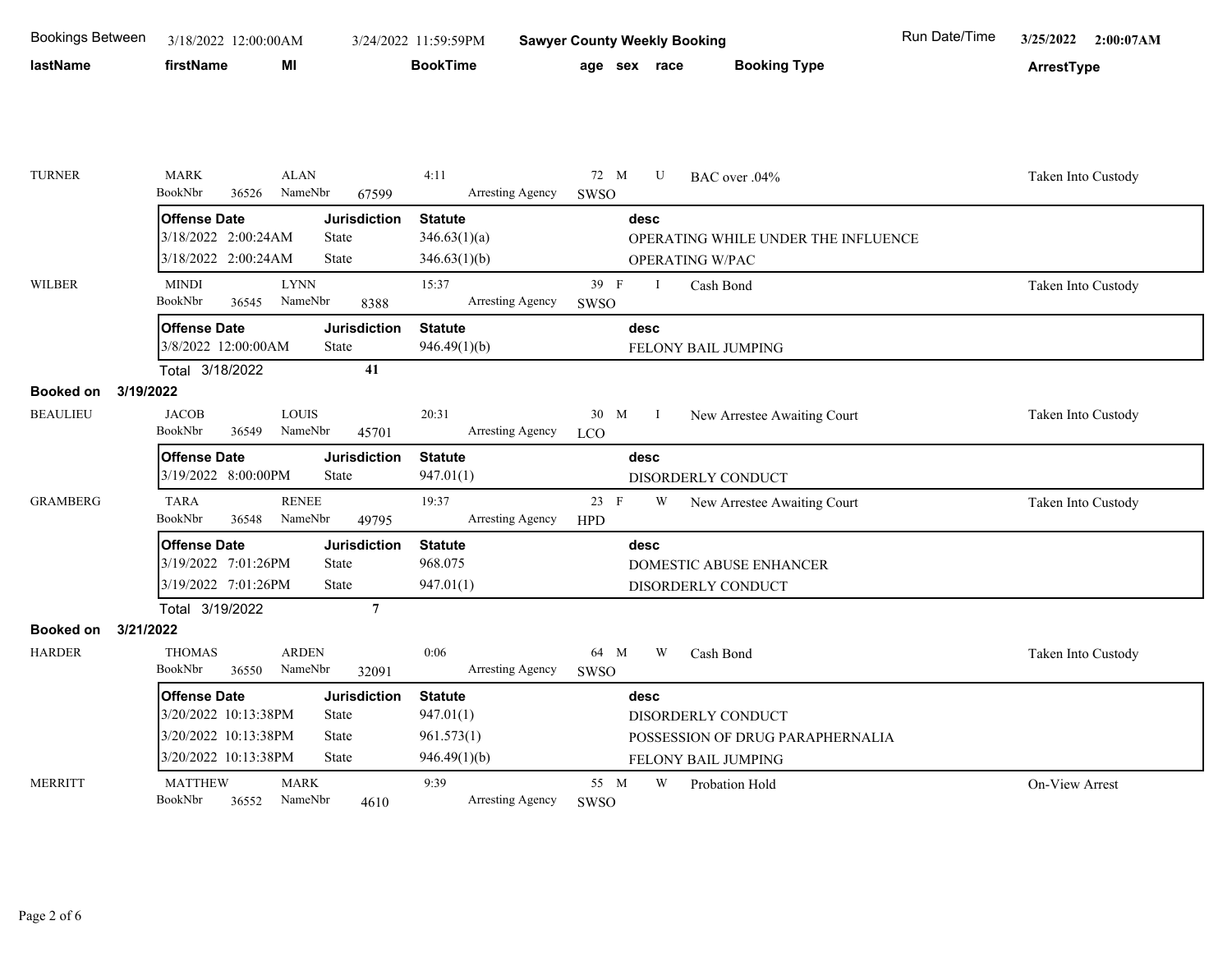| <b>Bookings Between</b> | 3/18/2022 12:00:00AM               |                     | 3/24/2022 11:59:59PM       | <b>Sawyer County Weekly Booking</b> |              |                                                                            | Run Date/Time | 3/25/2022          | 2:00:07AM |
|-------------------------|------------------------------------|---------------------|----------------------------|-------------------------------------|--------------|----------------------------------------------------------------------------|---------------|--------------------|-----------|
| lastName                | firstName<br>МI                    |                     | <b>BookTime</b>            | age sex race                        |              | <b>Booking Type</b>                                                        |               | ArrestType         |           |
|                         | <b>Offense Date</b>                | <b>Jurisdiction</b> | <b>Statute</b>             |                                     | desc         |                                                                            |               |                    |           |
|                         | 3/21/2022 5:43:11AM                | <b>State</b>        | 961.573(1)                 |                                     |              | POSSESSION OF DRUG PARAPHERNALIA                                           |               |                    |           |
|                         | 3/21/2022 5:43:11AM                | <b>State</b>        | 961.41(1m)(h)1             |                                     |              | POSSESSION W/INTENT TO MANUFACTURE/DELIVER THC                             |               |                    |           |
|                         |                                    |                     |                            |                                     |              | $=<200G$ OR $=<4$ PLANTS                                                   |               |                    |           |
|                         | 3/21/2022 5:43:11AM                | <b>State</b>        | 973.10(1)                  |                                     |              | PROBATION VIOLATION                                                        |               |                    |           |
|                         |                                    |                     |                            |                                     |              |                                                                            |               |                    |           |
| <b>OLSON</b>            | <b>LATOYA</b><br><b>RAY</b>        |                     | 7:05                       | 37 F                                | W            | Probation Hold                                                             |               | Taken Into Custody |           |
|                         | BookNbr<br>NameNbr<br>36551        | 223389              | Arresting Agency           | SWSO                                |              |                                                                            |               |                    |           |
|                         | <b>Offense Date</b>                | <b>Jurisdiction</b> | <b>Statute</b>             |                                     | desc         |                                                                            |               |                    |           |
|                         | 3/21/2022 5:43:11AM                | <b>State</b>        | 961.573(1)                 |                                     |              | POSSESSION OF DRUG PARAPHERNALIA                                           |               |                    |           |
|                         | 3/21/2022 5:43:11AM                | <b>State</b>        | 973.10(1)                  |                                     |              | PROBATION VIOLATION                                                        |               |                    |           |
| <b>TREPANIA</b>         | <b>DONALD</b><br><b>MICHAEL</b>    |                     | 11:19                      | 32 M                                | $\mathbf{I}$ | Summons and Complaint                                                      |               | Taken Into Custody |           |
|                         | BookNbr<br>NameNbr<br>36553        | 37966               | Arresting Agency           | <b>LCO</b>                          |              |                                                                            |               |                    |           |
|                         | <b>Offense Date</b>                | <b>Jurisdiction</b> | <b>Statute</b>             |                                     | desc         |                                                                            |               |                    |           |
|                         | 1/23/2022 12:00:00AM               | <b>State</b>        | 343.44(1)(a)               |                                     |              | OPERATING WHILE SUSPENDED                                                  |               |                    |           |
|                         | 2/3/2022 12:00:00AM                | <b>State</b>        | 961.41(3g)(g)              |                                     |              | POSSESSION OF METHAMPHETAMINE                                              |               |                    |           |
|                         | Total 3/21/2022                    | 12                  |                            |                                     |              |                                                                            |               |                    |           |
| Booked on<br>3/22/2022  |                                    |                     |                            |                                     |              |                                                                            |               |                    |           |
| <b>BRUGUIER</b>         | <b>CHRISTOPHER</b><br><b>WAYNE</b> |                     | 17:24                      | 40 M I                              |              | New Arrestee Awaiting Court                                                |               | Taken Into Custody |           |
|                         | BookNbr<br>NameNbr<br>36569        | 2723                | Arresting Agency           | SWSO                                |              |                                                                            |               |                    |           |
|                         | <b>Offense Date</b>                | <b>Jurisdiction</b> | <b>Statute</b>             |                                     | desc         |                                                                            |               |                    |           |
|                         | 3/22/2022 4:44:40PM                | <b>State</b>        | 968.09(1)                  |                                     |              | <b>FAIL TO APPEAR</b>                                                      |               |                    |           |
|                         | 11/30/2021 4:44:40PM               | <b>State</b>        | $343.44(1)(b) \& (2)(ar)2$ |                                     |              | OPERATE MOTOR VEHICLE WHILE REVOKED - REV DUE<br>TO ALC/CONT/SUBST/REFUSAL |               |                    |           |
|                         | 11/30/2021 4:44:40PM               | <b>State</b>        | 968.09(1)                  |                                     |              | FAIL TO APPEAR                                                             |               |                    |           |
|                         | 11/30/2021 4:44:40PM               | <b>State</b>        | 968.09(1)                  |                                     |              | <b>FAIL TO APPEAR</b>                                                      |               |                    |           |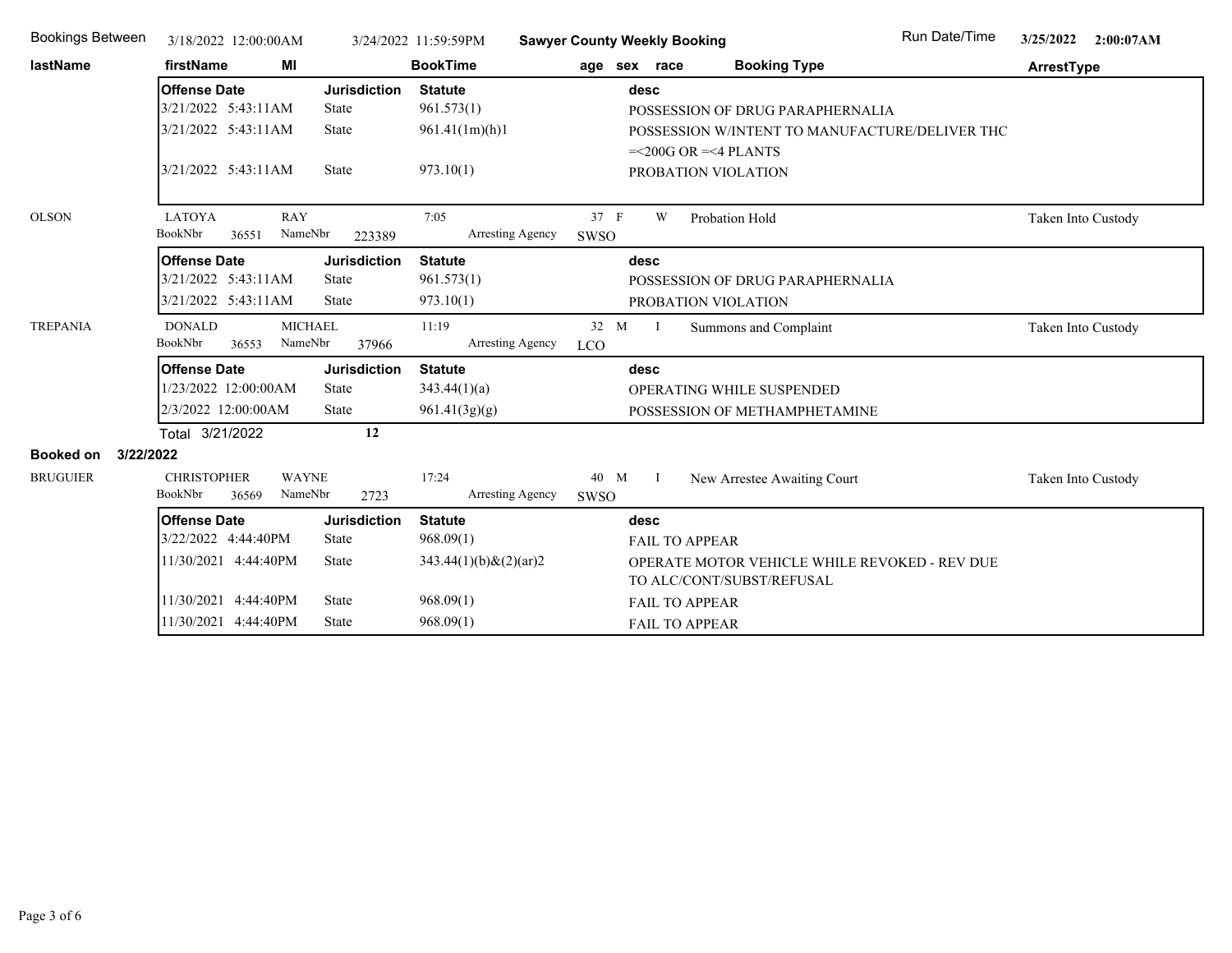| Bookings Between | 3/18/2022 12:00:00AM                         |                           |                              | 3/24/2022 11:59:59PM        | <b>Sawyer County Weekly Booking</b> |              | Run Date/Time                                                              | 3/25/2022 2:00:07AM |
|------------------|----------------------------------------------|---------------------------|------------------------------|-----------------------------|-------------------------------------|--------------|----------------------------------------------------------------------------|---------------------|
| lastName         | firstName                                    | MI                        |                              | <b>BookTime</b>             |                                     | age sex race | <b>Booking Type</b>                                                        | ArrestType          |
| <b>COBB</b>      | <b>JOSEPH</b>                                | <b>GABRIEL</b>            |                              | 20:42                       | 34 M                                | $\mathbf{I}$ | Probation Hold                                                             | Taken Into Custody  |
|                  | BookNbr<br>36570                             | NameNbr                   | 47647                        | Arresting Agency            | <b>LCO</b>                          |              |                                                                            |                     |
|                  | <b>Offense Date</b>                          |                           | <b>Jurisdiction</b>          | <b>Statute</b>              |                                     | desc         |                                                                            |                     |
|                  | 3/22/2022 12:00:00AM<br>3/22/2022 12:00:00AM |                           | State                        | 961.41(3g)(g)               |                                     |              | POSSESSION OF METHAMPHETAMINE                                              |                     |
|                  | 3/22/2022 12:00:00AM                         |                           | <b>State</b><br><b>State</b> | 961.573(1)<br>973.10(1)     |                                     |              | POSSESSION OF DRUG PARAPHERNALIA                                           |                     |
|                  |                                              |                           |                              |                             |                                     |              | PROBATION VIOLATION                                                        |                     |
| <b>CORBINE</b>   | <b>JEANETTE</b><br>BookNbr<br>36566          | <b>BERNICE</b><br>NameNbr | 19508                        | 15:29<br>Arresting Agency   | 34 F<br>SWSO                        | $\mathbf{I}$ | Probation Hold                                                             | Taken Into Custody  |
|                  | <b>Offense Date</b>                          |                           | <b>Jurisdiction</b>          | <b>Statute</b>              |                                     | desc         |                                                                            |                     |
|                  | 3/22/2022 2:36:26PM                          |                           | State                        | 973.10(1)                   |                                     |              | PROBATION VIOLATION                                                        |                     |
| <b>CUDDY</b>     | <b>CONNOR</b>                                | <b>JAMES</b>              |                              | 6:56                        | $21 \quad M$                        | W            | BAC over .04%                                                              | Taken Into Custody  |
|                  | BookNbr<br>36556                             | NameNbr                   | 55297                        | Arresting Agency            | SWSO                                |              |                                                                            |                     |
|                  | <b>Offense Date</b>                          |                           | <b>Jurisdiction</b>          | <b>Statute</b>              |                                     | desc         |                                                                            |                     |
|                  | 3/22/2022 5:41:06AM                          |                           | State                        | 946.41(1)                   |                                     |              | RESISTING OR OBSTRUCTING OFFICER                                           |                     |
|                  | 3/22/2022 5:41:06AM                          |                           | State                        | 946.49(1)(a)                |                                     |              | MISDEMEANOR BAIL JUMPING                                                   |                     |
| <b>DETTMANN</b>  | <b>JACKLYN</b><br>BookNbr                    | PAGE<br>NameNbr           |                              | 11:17                       | 30 F                                | W            | Summons and Complaint                                                      | Taken Into Custody  |
|                  | 36559                                        |                           | 32060                        | Arresting Agency            | SWSO                                |              |                                                                            |                     |
|                  |                                              |                           |                              |                             |                                     | desc         |                                                                            |                     |
|                  | <b>Offense Date</b>                          |                           | <b>Jurisdiction</b>          | <b>Statute</b>              |                                     |              |                                                                            |                     |
|                  |                                              |                           | State                        | 346.63(1)(a)                |                                     |              | OPERATING WHILE UNDER THE INFLUENCE                                        |                     |
|                  |                                              |                           | State<br><b>State</b>        | 346.63(1)(b)                |                                     |              | OPERATING W/PAC                                                            |                     |
|                  |                                              |                           |                              | $343.44(1)(b)$ & $(2)(ar)2$ |                                     |              | OPERATE MOTOR VEHICLE WHILE REVOKED - REV DUE<br>TO ALC/CONT/SUBST/REFUSAL |                     |
| <b>HOWES</b>     | <b>CHRISTOPHER</b>                           | <b>ADAM</b>               |                              | 9:46                        | 42 M                                | $\mathbf U$  | Summons and Complaint                                                      | On-View Arrest      |
|                  | BookNbr<br>36558                             | NameNbr                   | 226821                       | <b>Arresting Agency</b>     | SWSO                                |              |                                                                            |                     |
|                  | <b>Offense Date</b>                          |                           | <b>Jurisdiction</b>          | <b>Statute</b>              |                                     | desc         |                                                                            |                     |
|                  |                                              |                           | <b>State</b>                 | $343.44(1)(b)$ & $(2)(ar)1$ |                                     |              | OPERATE M/V WHILE REVOKED                                                  |                     |
| <b>LACAPA</b>    | <b>ELIZABETH</b>                             |                           | <b>CORISSA ROSE</b>          | 16:43                       | $21 \quad F$                        | $\mathbf{I}$ | Cash Bond                                                                  | On-View Arrest      |
|                  | BookNbr<br>36568                             | NameNbr                   | 60861                        | Arresting Agency            | <b>SWSO</b>                         |              |                                                                            |                     |
|                  | <b>Offense Date</b>                          |                           | <b>Jurisdiction</b>          | <b>Statute</b>              |                                     | desc         |                                                                            |                     |
|                  | 2/15/2022 3:18:52PM                          |                           | State                        | 968.09(1)                   |                                     |              | <b>FAIL TO APPEAR</b>                                                      |                     |
|                  | 3/22/2022 3:18:52PM                          |                           | State                        | Out of County Warrant       |                                     |              | Out of County Warrant                                                      |                     |
|                  | 2/15/2022 3:18:52PM                          |                           | State                        | 946.49(1)(b)                |                                     |              | FELONY BAIL JUMPING                                                        |                     |
| <b>MILLER</b>    | <b>ANTHONY</b><br>BookNbr<br>36581           | <b>BRYAN</b><br>NameNbr   | 31078                        | 22:38<br>Arresting Agency   | 26 M<br><b>LCO</b>                  | $\mathbf{I}$ | Cash Bond                                                                  | Taken Into Custody  |
|                  | <b>Offense Date</b>                          |                           | <b>Jurisdiction</b>          | <b>Statute</b>              |                                     | desc         |                                                                            |                     |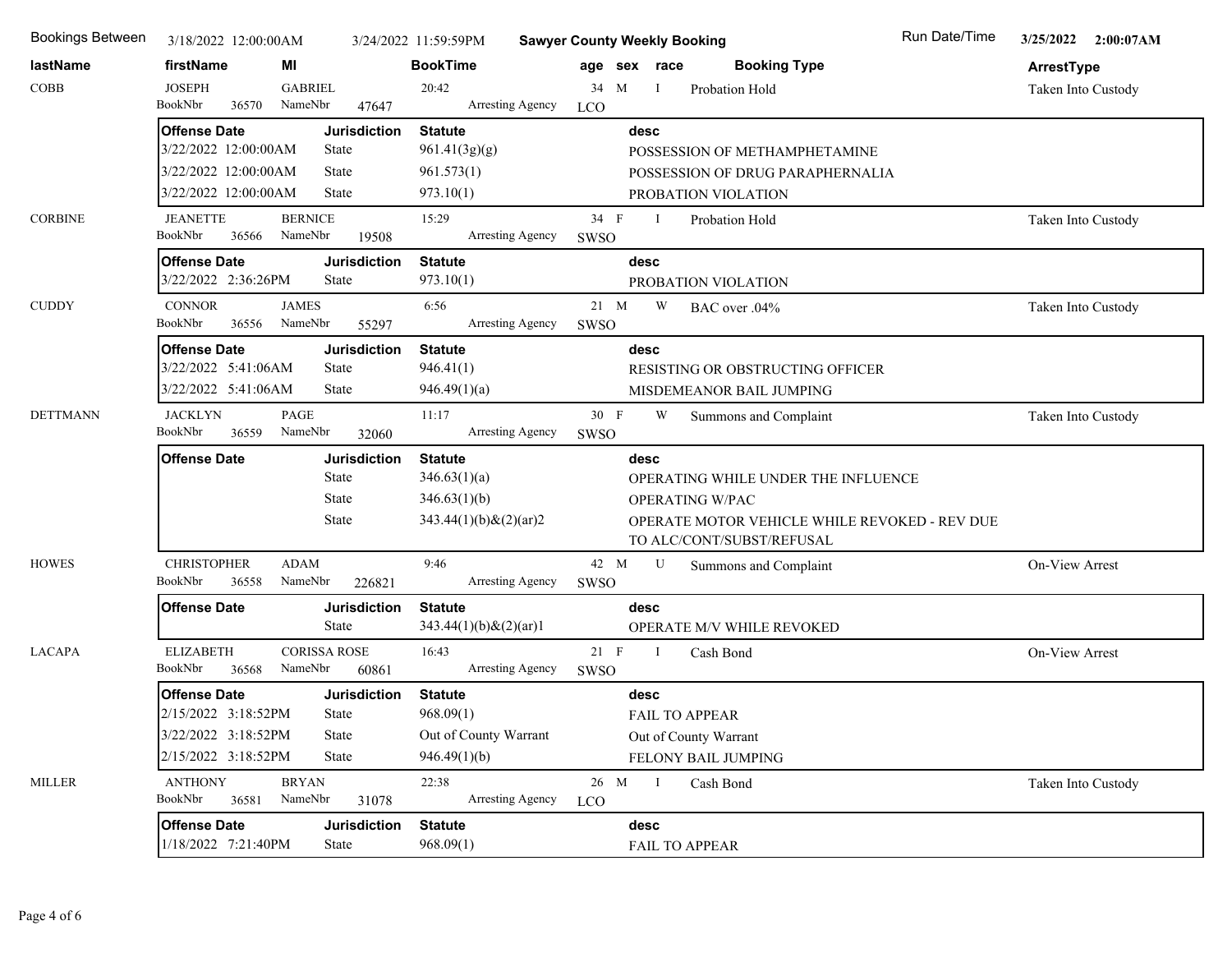| Bookings Between    | 3/18/2022 12:00:00AM                       |                           |                              | 3/24/2022 11:59:59PM        | <b>Sawyer County Weekly Booking</b> |              |                                                                         | Run Date/Time | 3/25/2022 2:00:07AM |
|---------------------|--------------------------------------------|---------------------------|------------------------------|-----------------------------|-------------------------------------|--------------|-------------------------------------------------------------------------|---------------|---------------------|
| lastName            | firstName                                  | МI                        |                              | <b>BookTime</b>             |                                     | age sex race | <b>Booking Type</b>                                                     |               | ArrestType          |
| <b>MILLER</b>       | <b>CHERIE</b>                              | <b>ANN</b>                |                              | 22:00                       | 28 F                                | $\bf{I}$     | Cash Bond                                                               |               | On-View Arrest      |
|                     | BookNbr<br>36580                           | NameNbr                   | 31079                        | Arresting Agency            | SWSO                                |              |                                                                         |               |                     |
|                     | <b>Offense Date</b>                        |                           | <b>Jurisdiction</b>          | <b>Statute</b>              |                                     | desc         |                                                                         |               |                     |
|                     | 3/22/2022 7:21:40PM                        |                           | State                        | 961.41(3g)(g)               |                                     |              | POSSESSION OF METHAMPHETAMINE                                           |               |                     |
|                     | 3/22/2022 7:21:40PM                        |                           | <b>State</b>                 | 961.573(1)                  |                                     |              | POSSESSION OF DRUG PARAPHERNALIA                                        |               |                     |
|                     | 3/22/2022 7:21:40PM                        |                           | <b>State</b>                 | 961.41(3g)(am)              |                                     |              | POSSESSION OF SCHEDULE I & II NARCOTICS                                 |               |                     |
|                     | 2/24/2022 7:21:40PM                        |                           | State                        | 785.02                      |                                     |              | <b>CONTEMPT OF COURT</b>                                                |               |                     |
|                     | 3/22/2022 7:21:40PM                        |                           | <b>State</b>                 | 973.10(1)                   |                                     |              | PROBATION VIOLATION                                                     |               |                     |
| PRICE               | <b>ANTHONY</b><br>36567<br>BookNbr         | <b>JAY</b><br>NameNbr     |                              | 16:10<br>Arresting Agency   | 34 M<br><b>LCO</b>                  | $\mathbf{I}$ | Cash Bond                                                               |               | On-View Arrest      |
|                     |                                            |                           | 12228                        |                             |                                     |              |                                                                         |               |                     |
|                     | <b>Offense Date</b><br>3/22/2022 2:44:57PM |                           | <b>Jurisdiction</b><br>State | <b>Statute</b><br>346.04(3) |                                     | desc         | VEH OPERATOR FLEE/ELUDE OFFICER                                         |               |                     |
|                     | 3/22/2022 2:44:57PM                        |                           | <b>State</b>                 | $343.44(1)(b) \& (2)(ar)2$  |                                     |              | OPERATE MOTOR VEHICLE WHILE REVOKED - REV DUE                           |               |                     |
|                     |                                            |                           |                              |                             |                                     |              | TO ALC/CONT/SUBST/REFUSAL                                               |               |                     |
|                     | 3/22/2022 2:44:57PM                        |                           | <b>State</b>                 | 973.10(1)                   |                                     |              | PROBATION VIOLATION                                                     |               |                     |
| <b>SEEFELDT</b>     | <b>GENE</b>                                | <b>ALAN</b>               |                              | 12:25                       | 69 M                                | W            | DNA Intake                                                              |               | Taken Into Custody  |
|                     | BookNbr<br>36561                           | NameNbr                   | 29318                        | Arresting Agency            | SWSO                                |              |                                                                         |               |                     |
|                     | <b>Offense Date</b>                        |                           | <b>Jurisdiction</b>          | <b>Statute</b>              |                                     | desc         |                                                                         |               |                     |
| <b>SIMONS-PFARR</b> | MELAYNA<br>BookNbr<br>36560                | <b>RAYNE</b><br>NameNbr   | 226765                       | 12:11<br>Arresting Agency   | 23 F<br>SWSO                        | W            | <b>DNA</b> Intake                                                       |               | On-View Arrest      |
|                     | <b>Offense Date</b>                        |                           | <b>Jurisdiction</b>          | <b>Statute</b>              |                                     | desc         |                                                                         |               |                     |
| <b>SNIDER</b>       | <b>DANIEL</b><br>BookNbr<br>36555          | <b>LOUIS</b><br>NameNbr   | 9820                         | 2:04<br>Arresting Agency    | 50 M<br>SWSO                        | W            | Cash Bond                                                               |               | Taken Into Custody  |
|                     | <b>Offense Date</b>                        |                           | <b>Jurisdiction</b>          | <b>Statute</b>              |                                     | desc         |                                                                         |               |                     |
|                     | 3/21/2022 10:48:52PM                       |                           | State                        | $346.63(1)(a)*4$            |                                     |              | <b>OWI - 4TH OFFENSE</b>                                                |               |                     |
|                     | 3/21/2022 10:48:52PM                       |                           | <b>State</b>                 | $346.63(1)(b)*4$            |                                     |              | OPERATING WITH PROHIBITED ALCOHOL<br><b>CONCENTRATION - 4TH OFFENSE</b> |               |                     |
| <b>STONE</b>        | <b>FREDERICK</b><br>BookNbr<br>36557       | <b>VINCENT</b><br>NameNbr | 62317                        | 9:18<br>Arresting Agency    | 22 M<br><b>HPD</b>                  | W            | Summons and Complaint                                                   |               | Taken Into Custody  |
|                     | <b>Offense Date</b>                        |                           | <b>Jurisdiction</b>          | <b>Statute</b>              |                                     | desc         |                                                                         |               |                     |
|                     |                                            |                           | State                        | 940.19(1)                   |                                     |              | MISDEMEANOR BATTERY                                                     |               |                     |
|                     |                                            |                           | <b>State</b>                 | 947.01(1)                   |                                     |              | DISORDERLY CONDUCT                                                      |               |                     |
|                     | Total 3/22/2022                            |                           | 61                           |                             |                                     |              |                                                                         |               |                     |

**Booked on 3/23/2022**